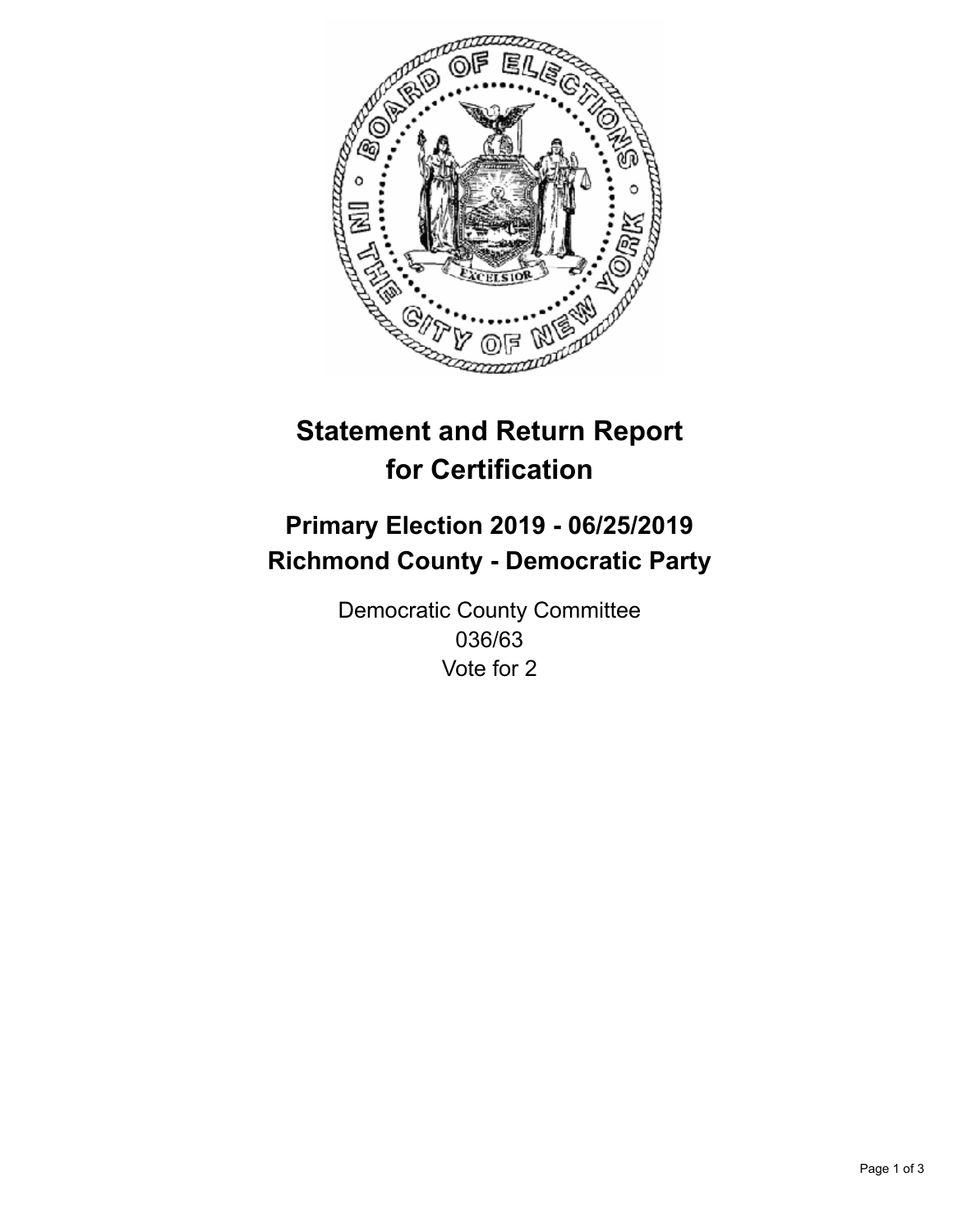

## **Assembly District 63**

| <b>PUBLIC COUNTER</b>                                    | 39       |
|----------------------------------------------------------|----------|
| MANUALLY COUNTED EMERGENCY                               | 0        |
| ABSENTEE / MILITARY                                      |          |
| AFFIDAVIT                                                | $\Omega$ |
| <b>Total Ballots</b>                                     | 40       |
| Less - Inapplicable Federal/Special Presidential Ballots | $\Omega$ |
| <b>Total Applicable Ballots</b>                          | 40       |
| DAVID HERNANDEZ                                          | 32       |
| <b>JENNIFER DUDLEY</b>                                   | 28       |
| <b>JAMES J. ROMANO</b>                                   | 10       |
| T. DEAN CURRY (WRITE-IN)                                 |          |
| <b>Total Votes</b>                                       | 71       |
| Unrecorded                                               | 9        |